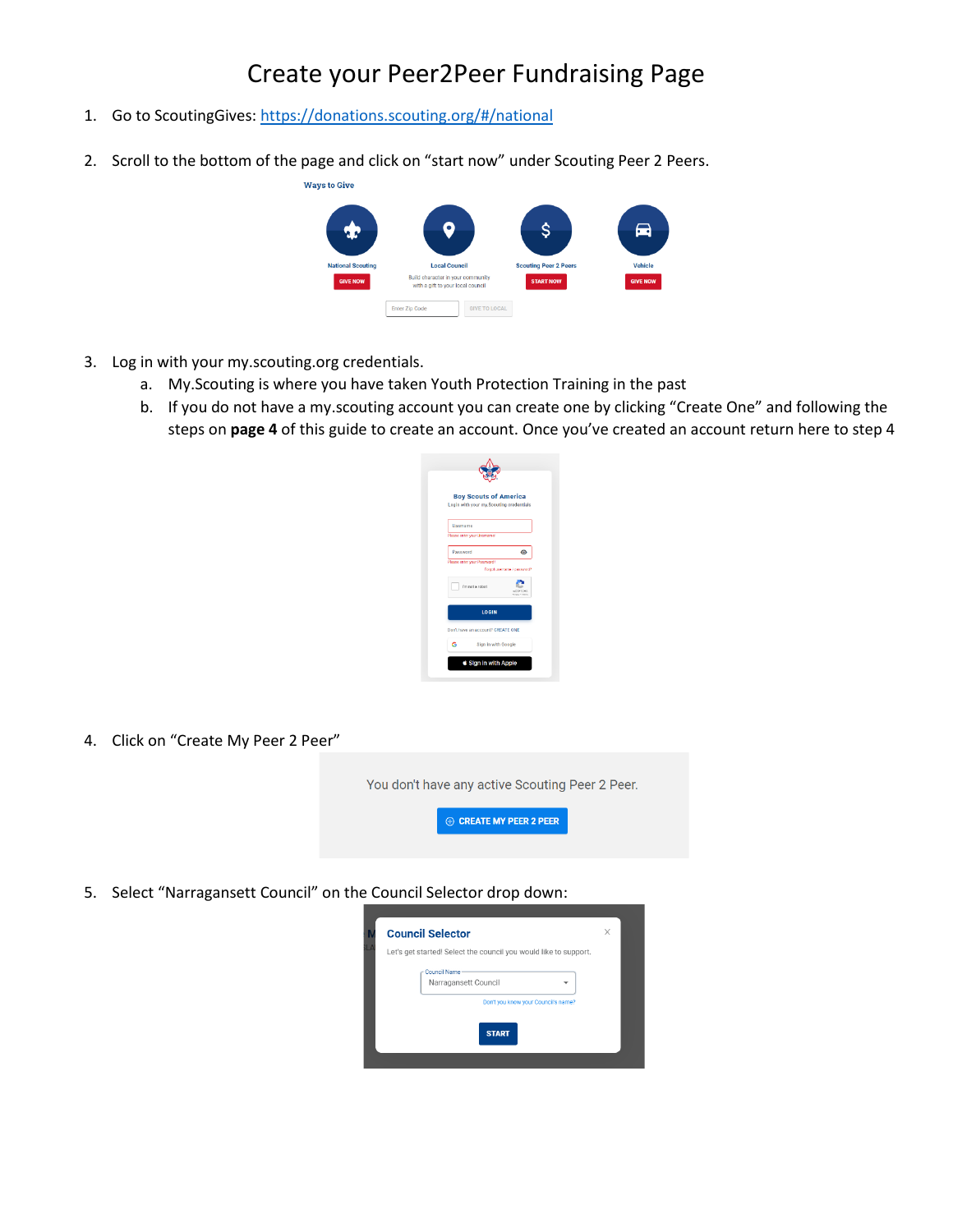## 6. Create New Appeal Step 1:

| Dafine                                                                                                                | <b>Trans</b><br><b>March 19</b>                                              |                      |                                                                                                                                                                                                                 |                             |
|-----------------------------------------------------------------------------------------------------------------------|------------------------------------------------------------------------------|----------------------|-----------------------------------------------------------------------------------------------------------------------------------------------------------------------------------------------------------------|-----------------------------|
| Scouting Peer 2 Peer Banner Image                                                                                     |                                                                              |                      | Sample Hike-A-Thon Page<br>By Mark Antone Arnold<br>Hike-A-Thon<br>Please join me in supporting local Scouting<br>through the Narragansett Council Hike-A-Thon. My<br>goal is to raise \$200 and hike 50 miles! |                             |
| Scouting Peer 2 Peer Purpose<br>Hike-A-Thon<br>÷<br>œ                                                                 | - Scouting Peer 2 Peer Goal<br>200                                           |                      | Donation Amount:                                                                                                                                                                                                |                             |
| Scouting Peer 2 Peer Name<br>∕<br>Sample Hike-A-Thon Page                                                             | <b>Enter Donation Amount</b>                                                 | ADD                  | \$25.00<br>Donor Pay Fees                                                                                                                                                                                       | $\mathcal{L}_{\mathcal{F}}$ |
| 23/100<br>Scouting Peer 2 Peer Description<br>Please join me in supporting local<br>Scouting through the Narragansett | £ \$25.00<br>1 \$ 50.00<br>$\times$<br>I \$100.00<br>I \$ 200.00<br>$\times$ | $\times$<br>$\times$ | Don't share my info as a Donor                                                                                                                                                                                  |                             |
| Council Hike-A-Thon. My goal is to raise<br>\$200 and hike 50 miles!<br>133/600                                       | Allow donor to define donation amount                                        |                      | <b>Total Gift Amount</b>                                                                                                                                                                                        | \$25.00                     |
|                                                                                                                       | Allow donor pay fees                                                         |                      |                                                                                                                                                                                                                 |                             |
| End Date<br>2021-08-15<br>曲                                                                                           | Offline Gifts                                                                |                      |                                                                                                                                                                                                                 |                             |

- a. Add an image of you, your family, your Scouts etc…
- b. Select "Friends of Scouting" under the Scouting Peer 2 Peer Purpose drop down
- c. Name your Peer2Peer and add a description with your fundraising goal and why you are helping raise money for the Narragansett Council.
- d. Add a goal, we suggest \$1000 or more and click "allow donor to define donation amount" and "allow donor pay fees"
- e. Optional: add donation levels. This year our donation levels are:

| \$78   | Support 1 Scout for 4 months                 |  |
|--------|----------------------------------------------|--|
| \$156  | Support 1 Scout for 8 months                 |  |
| \$228  | Support 1 Scout for 1 Year                   |  |
| \$456  | Support 2 Scouts for 1 Year                  |  |
| \$684  | Support 3 Scouts for 1 Year                  |  |
| \$1596 | Eagle Club - Support a Patrol/Den for 1 Year |  |

- f. Click "Next"
- 7. Create New Appeal Step 2

|                                                                                     |                             | Preview                                                                                                                                      |
|-------------------------------------------------------------------------------------|-----------------------------|----------------------------------------------------------------------------------------------------------------------------------------------|
|                                                                                     |                             |                                                                                                                                              |
| Define                                                                              | Thank<br>Sobiril            |                                                                                                                                              |
| Acknowledgement Image                                                               |                             |                                                                                                                                              |
|                                                                                     |                             | Sample Hike-A-Thon Page                                                                                                                      |
|                                                                                     |                             | By Mark Antone Arnold                                                                                                                        |
|                                                                                     |                             | Hike-A-Thon                                                                                                                                  |
|                                                                                     |                             | Please join me in supporting local Scouting<br>through the Narragansett Council Hike-a-Thon. My<br>goal is to raise \$200 and hike 50 miles! |
| LOAD PREVIOUS PHOTO                                                                 |                             | Donation Amount:                                                                                                                             |
|                                                                                     |                             |                                                                                                                                              |
|                                                                                     |                             | \$25.00<br>$\checkmark$                                                                                                                      |
| - Thank you message                                                                 | Council Name                |                                                                                                                                              |
| Thank you for supporting Scouting in the<br>Narragansett Council through my Hike-a- | Narragansett Council        | Donor Pay Fees <sup>O</sup>                                                                                                                  |
| Thon. I hope to see you out on the trails!                                          | Council Contact Email -     |                                                                                                                                              |
|                                                                                     | 546Development@scouting.org | Don't share my info as a Donor                                                                                                               |
|                                                                                     | Council Phone               |                                                                                                                                              |
| - My Signature<br>Mark Antone Arnold                                                | 4013518700                  | <b>Total Gift Amount</b><br>\$25.00                                                                                                          |
|                                                                                     |                             |                                                                                                                                              |
| <b>BACK</b><br><b>SAVE FOR LATER</b>                                                | <b>SEND FOR APPROVAL</b>    |                                                                                                                                              |

- a. Choose a new photo or select to load your photo from step 1.
- b. Write a personal thank you message to your donors
- c. Click "Send for Approval"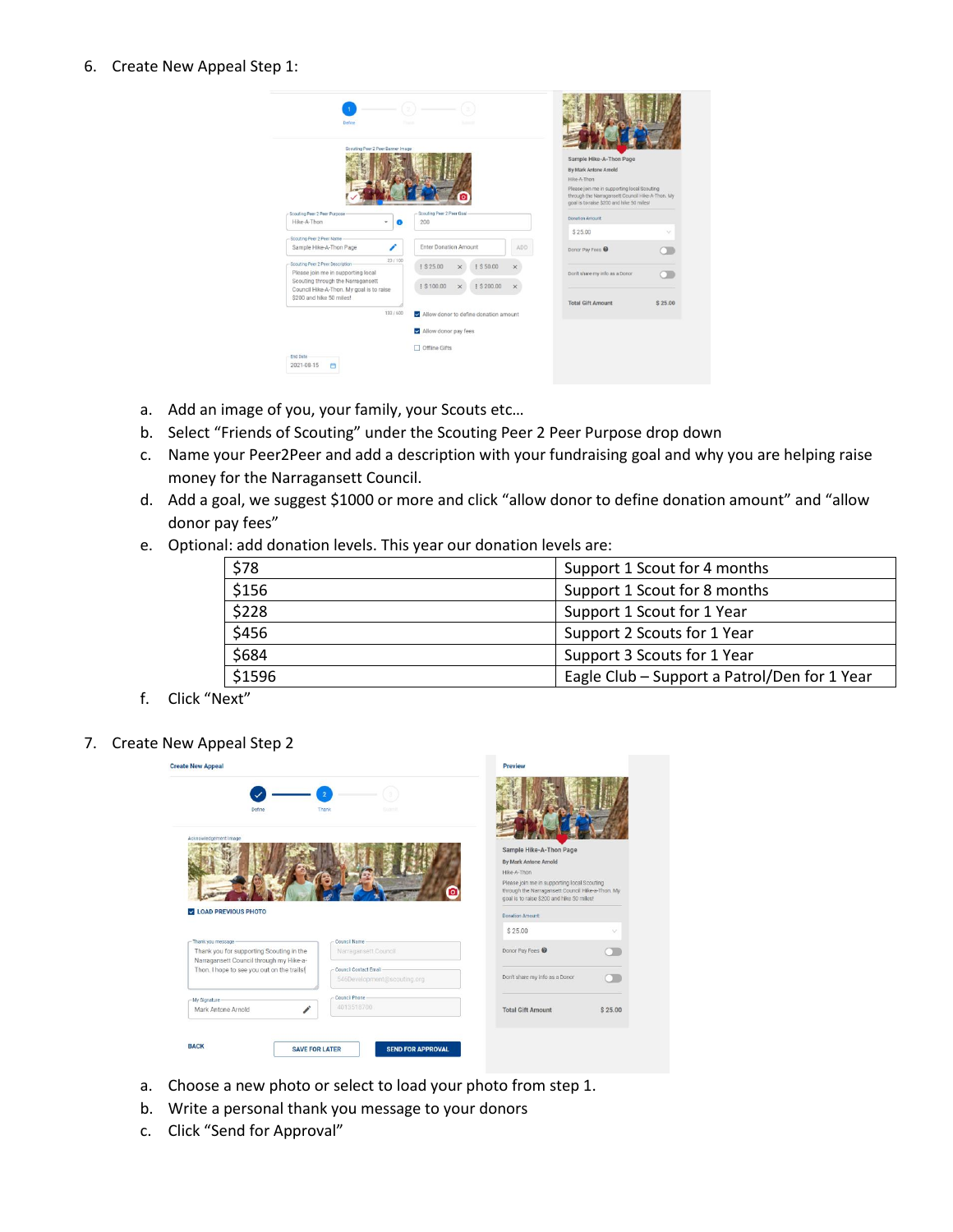8. Once you have clicked "Send for Approval" someone from the Narragansett Council Development team will review and approve your Peer2Peer page.



Once approved follow steps 1-3 again and you will see your live Peer2Peer which can now be shared on Social Media, email, or by copying and pasting the link.



Congratulations you are set up and ready to go! Thank you for helping support the Narragansett Council's Annual giving campaign!